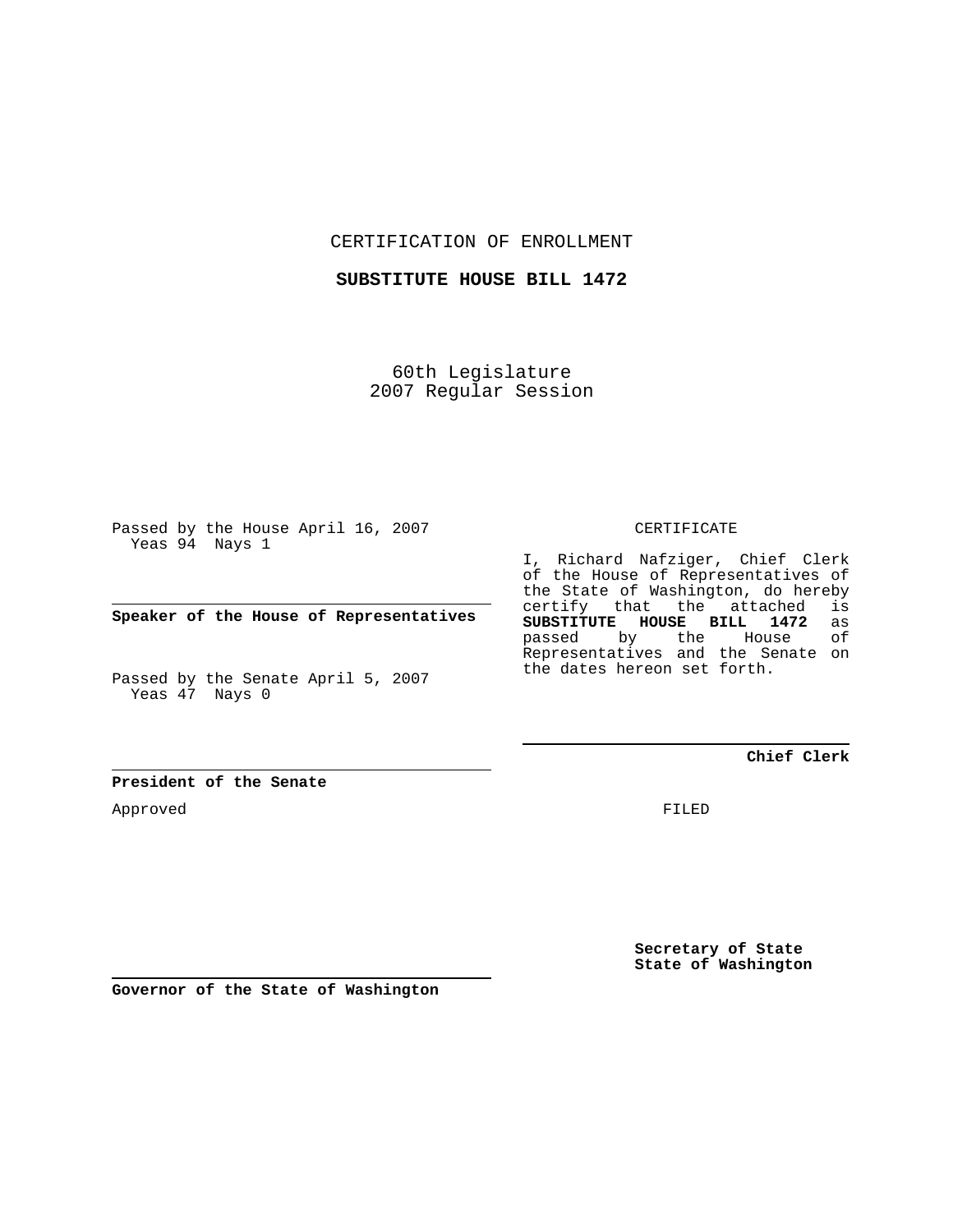## **SUBSTITUTE HOUSE BILL 1472** \_\_\_\_\_\_\_\_\_\_\_\_\_\_\_\_\_\_\_\_\_\_\_\_\_\_\_\_\_\_\_\_\_\_\_\_\_\_\_\_\_\_\_\_\_

\_\_\_\_\_\_\_\_\_\_\_\_\_\_\_\_\_\_\_\_\_\_\_\_\_\_\_\_\_\_\_\_\_\_\_\_\_\_\_\_\_\_\_\_\_

## AS AMENDED BY THE SENATE

Passed Legislature - 2007 Regular Session

## **State of Washington 60th Legislature 2007 Regular Session**

**By** House Committee on Early Learning & Children's Services (originally sponsored by Representatives Pettigrew, Haler, Kagi, P. Sullivan, Walsh, Lovick, Barlow, Kenney, McCoy, Darneille, Hasegawa, Roberts, Hinkle, Santos, Appleton, Upthegrove, Williams, Moeller, Ormsby, VanDeWege, Schual-Berke and Dickerson)

READ FIRST TIME 02/06/07.

 1 AN ACT Relating to analyzing and remedying racial 2 disproportionality and racial disparity in child welfare; creating new 3 sections; and providing an expiration date.

4 BE IT ENACTED BY THE LEGISLATURE OF THE STATE OF WASHINGTON:

 NEW SECTION. **Sec. 1.** The legislature finds that one in five of Washington's one and one-half million children are children of color. Broken out by racial groups, approximately six percent of children are Asian/Pacific Islander, six percent are multiracial, four and one-half percent are African American, and two percent are Native American. Thirteen percent of Washington children are of Hispanic origin, but representation of this group increases in the lower age ranges. For example, seventeen percent of children birth to four years of age are Hispanic.

 The legislature also finds that in counties such as Adams, Franklin, Yakima, and Grant, more than half of the births are of Hispanic origin. Three-quarters of the state's African American children and two-thirds of Asian/Pacific Islander children live in King and Pierce counties. The legislature finds further that despite some progress closing the achievement gap in recent years, children of color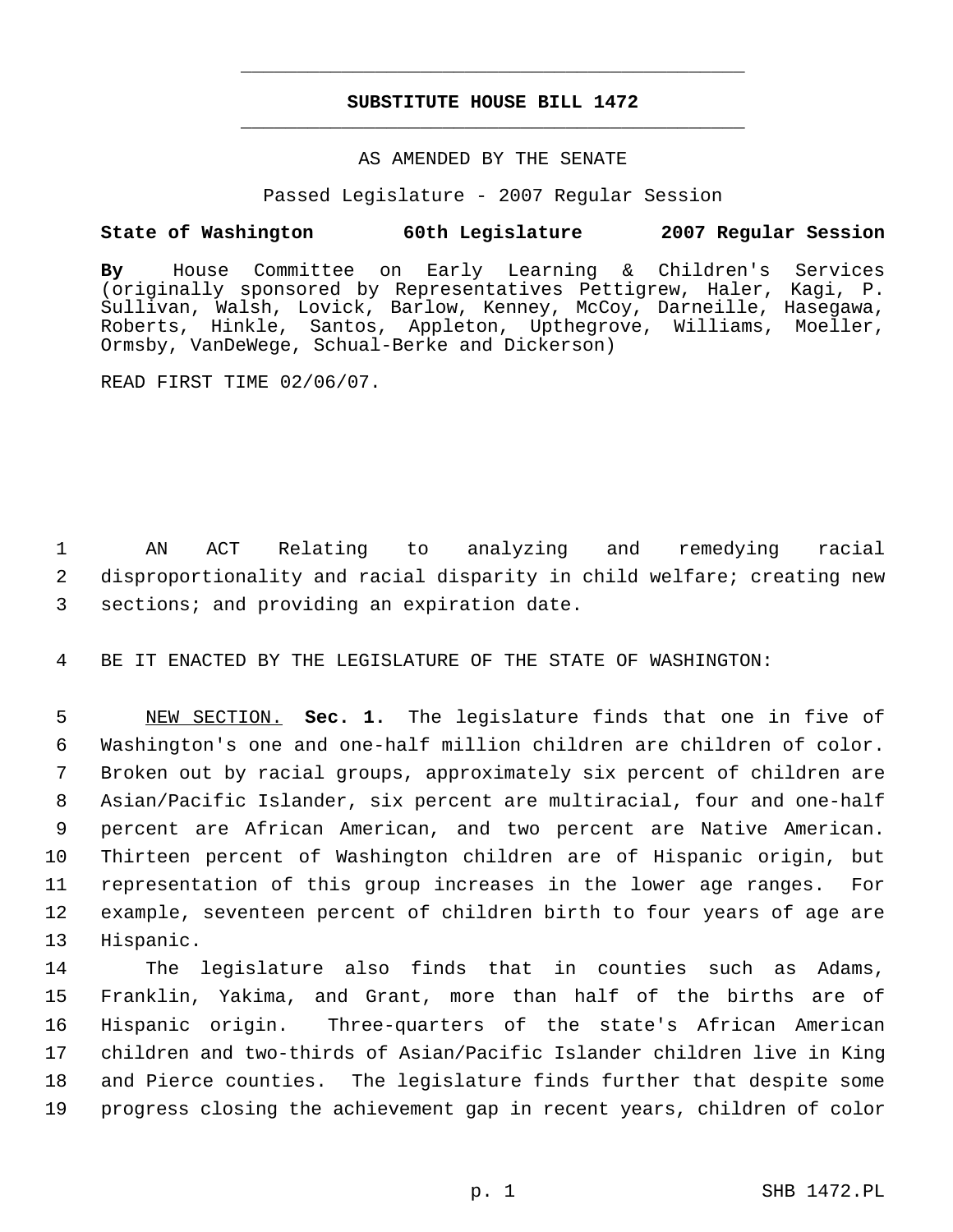continue to lag behind their classmates on the Washington assessment of student learning. In 2005 children of color trailed in every category of the fourth-grade reading, writing, and math assessments. On the reading test alone, sixty-nine percent of African American students, sixty-four percent of native American students, and sixty-one percent of Hispanic students met the standards, compared with eighty-five percent of caucasian students. And, since 1993, the number of Washington students for which English is not their first language has doubled to more than seven percent of students statewide.

 The legislature finds further that according to national research, African American children enter the child welfare system at far higher rates than caucasian children, despite no greater incidence of maltreatment in African American families compared to caucasian families. This trend holds true for Washington state, where African American children represent approximately nine and one-half percent of the children in out-of-home care even though they represent slightly more than four percent of the state's total child population. Native American children represent slightly over ten percent of the children in out-of-home care although they represent only two percent of the children in the state. In King county, African American and Native American children are over represented at nearly every decision point in the child welfare system. Although these two groups of children represent only eight percent of the child population in King county, they account for one-third of all children removed from their homes and one-half of children in foster care for more than four years.

 The legislature finds also that children of immigrants are the fastest growing component of the United States' child population. While immigrants are eleven percent of the nation's total population, the children of immigrants make up twenty-two percent of the nation's children under six years of age. These immigrant children are twice as likely as native-born children to be poor.

 NEW SECTION. **Sec. 2.** (1) The secretary of the department of social and health services shall convene an advisory committee to analyze and make recommendations on the disproportionate representation of children of color in Washington's child welfare system. The department shall collaborate with the Washington institute for public policy and private sector entities to develop a methodology for the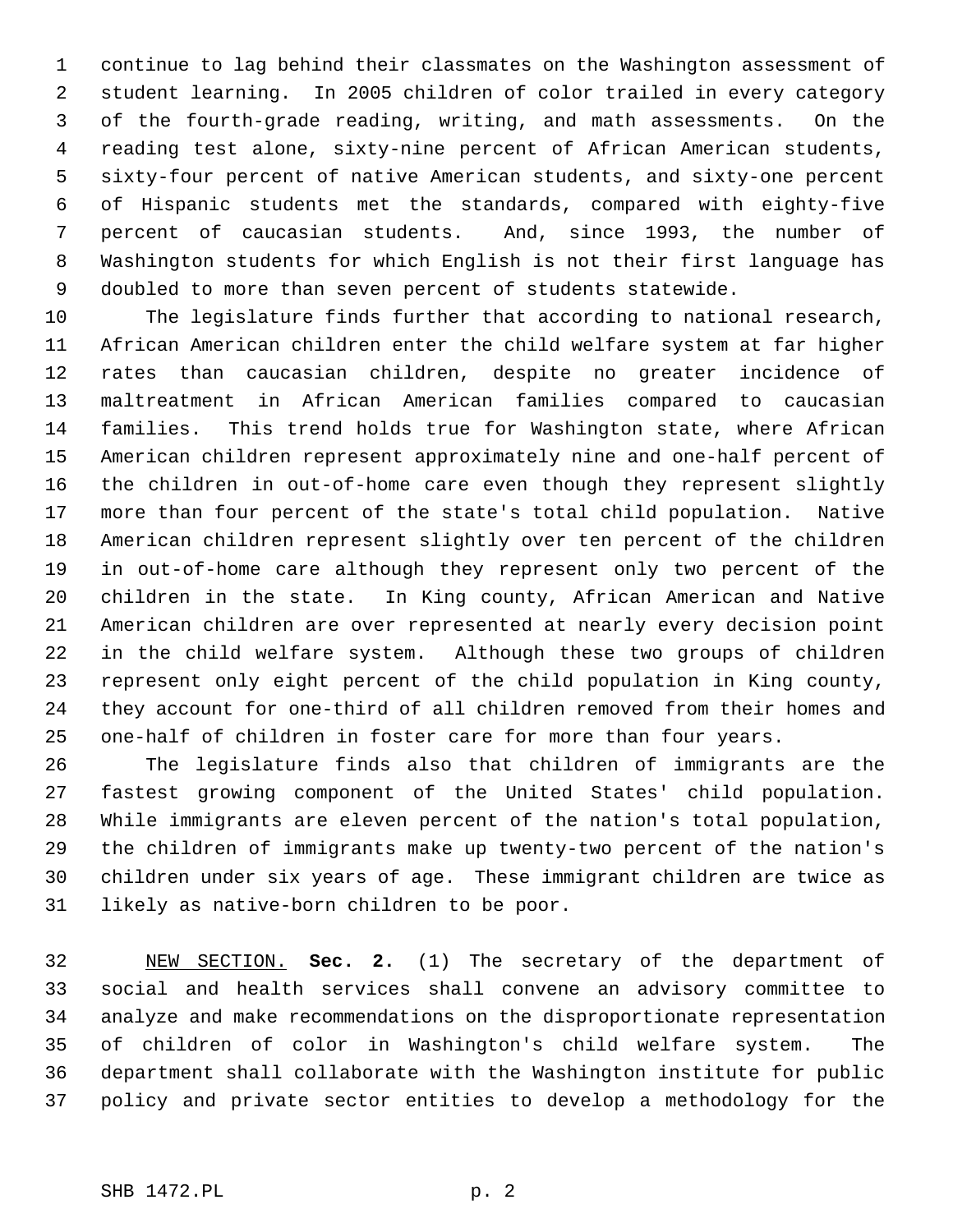advisory committee to follow in conducting a baseline analysis of data from the child welfare system to determine whether racial disproportionality and racial disparity exist in this system. The Washington institute for public policy shall serve as technical staff for the advisory committee. In determining whether racial disproportionality or racial disparity exists, the committee shall utilize existing research and evaluations conducted within Washington state, nationally, and in other states and localities that have similarly analyzed the prevalence of racial disproportionality and disparity in child welfare.

 (2) At a minimum, the advisory committee shall examine and analyze: (a) The level of involvement of children of color at each stage in the state's child welfare system, including the points of entry and exit, and each point at which a treatment decision is made; (b) the number of children of color in low-income or single-parent families involved in the state's child welfare system; (c) the family structures of families involved in the state's child welfare system; and (d) the outcomes for children in the existing child welfare system. This analysis shall be disaggregated by racial and ethnic group, and by geographic region.

 (3) The committee of not more than fifteen individuals shall consist of experts in social work, law, child welfare, psychology, or related fields, at least two tribal representatives, a representative of the governor's juvenile justice advisory committee, a representative of a community-based organization involved with child welfare issues, a representative of the department of social and health services, a current or former foster care youth, a current or former foster care parent, and a parent previously involved with Washington's child welfare system. Committee members shall be selected as follows: (a) Five members selected by the senate majority leader; (b) five members selected by the speaker of the house of representatives; and (c) five members selected by the secretary of the department of social and health services. The secretary, the senate majority leader, and the speaker of the house of representatives shall coordinate appointments to ensure the representation specified in this subsection is achieved. After the advisory committee appointments are finalized, the committee shall select two individuals to serve as cochairs of the committee, one of whom shall be a representative from a nongovernmental entity.